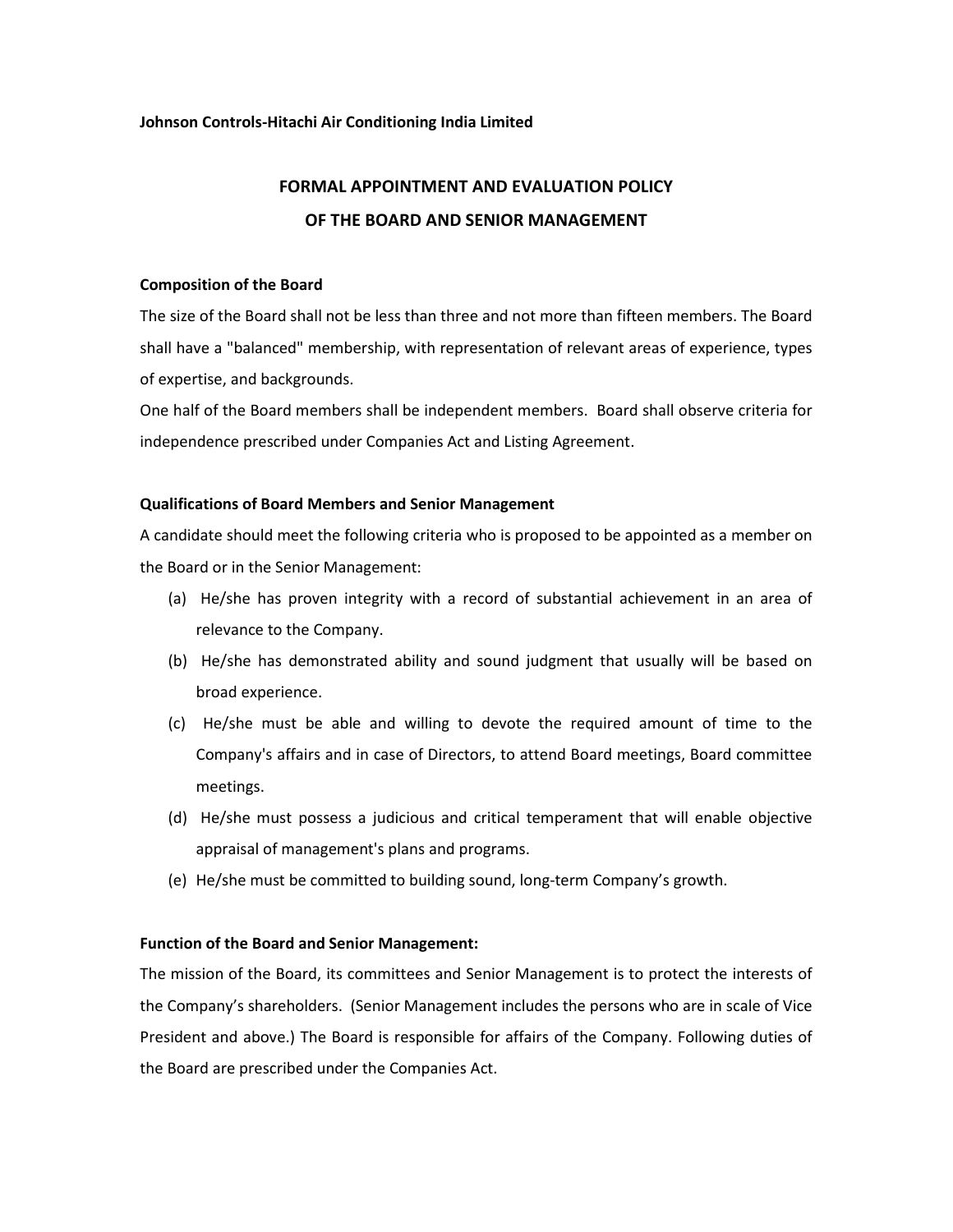(*1*) Subject to the provisions of this Act, a director of a company shall act in accordance with the articles of the company.

(*2*) A director of a company shall act in good faith in order to promote the objects of the company for the benefit of its members as a whole, and in the best interests of the company, its employees, the shareholders, the community and for the protection of environment.

(*3*) A director of a company shall exercise his duties with due and reasonable care, skill and diligence and shall exercise independent judgment.

(*4*) A director of a company shall not involve in a situation in which he may have a direct or indirect interest that conflicts, or possibly may conflict, with the interest of the company.

(*5*) A director of a company shall not achieve or attempt to achieve any undue gain or advantage either to himself or to his relatives, partners, or associates and if such director is found guilty of making any undue gain, he shall compensate the Company by any amount equivalent to gain made by him.

These duties should be discharged by the Board, committees, or the independent members of the Board, senior management as appropriate in the circumstance.

#### **Remuneration and Compensation of Board member and Senior Management**

While deciding the candidature of the Board Member and Senior Management of the Company, the Nomination and Remuneration Committee will ensure that:

- (a) the level and composition of remuneration is reasonable and sufficient to attract, retain and motivate directors of the quality required to run the company successfully;
- (b) relationship of remuneration to performance is clear and meets appropriate performance benchmarks; and